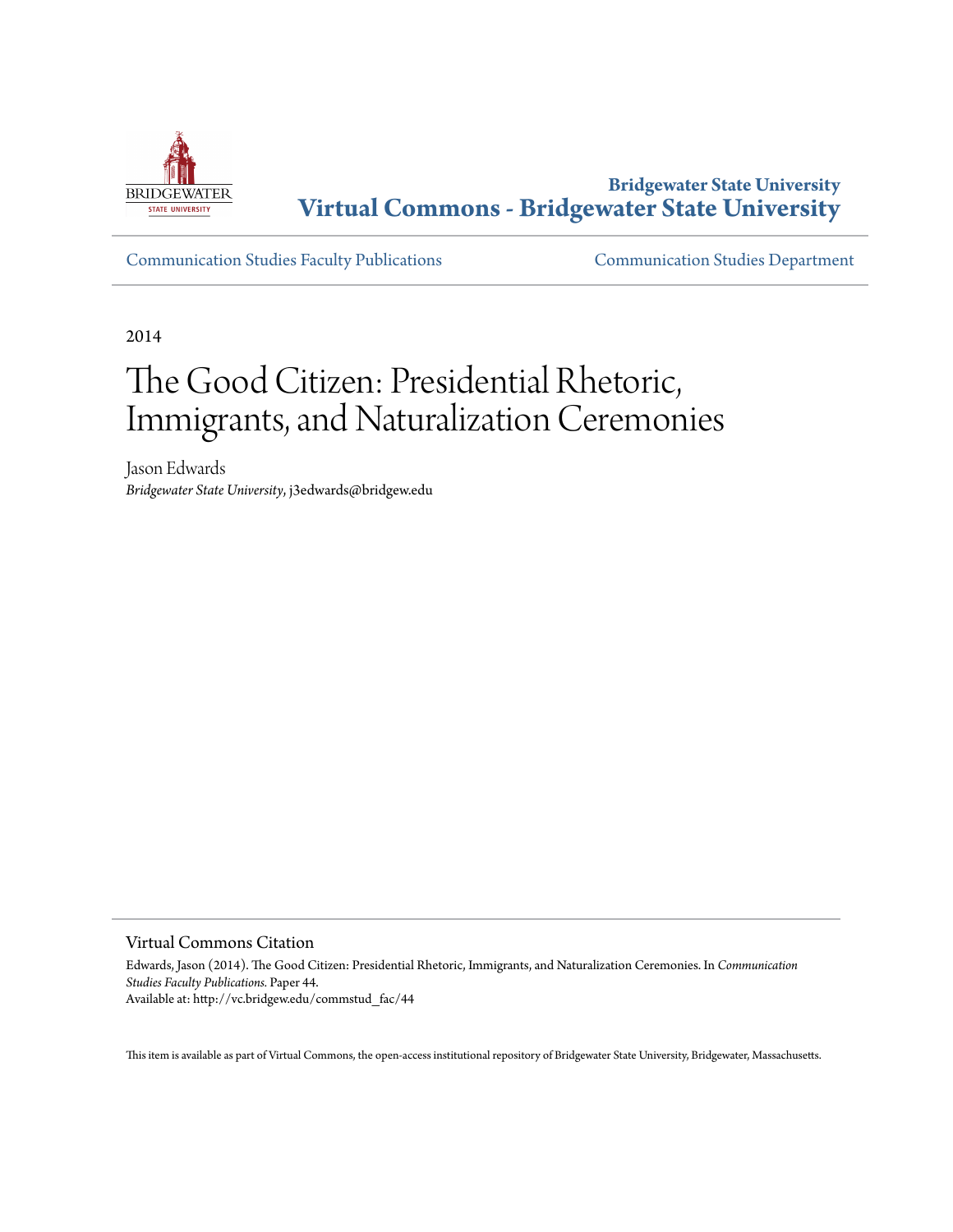

*American Communication Journal* 2014 FALL (Volume 16, Issue 2)

## **The Good Citizen: Presidential Rhetoric, Immigrants, and Naturalization Ceremonies**

**Jason A. Edwards** Bridgewater State University

**ABSTRACT:** This essay examines how American presidents define the "good citizen," particularly as it relates to naturalized immigrants. Because citizens who are naturalized have to go through an onerous process to become citizens they can offer lessons to natural-born Americans who take their citizenship for granted. I argue that presidents construct naturalized immigrants as the lifeblood of American progress and power. The accomplishments of individual citizen heroes provide something for all to emulate. At the same time, presidents define the good citizen in a one-dimensional way that undermines the potential of communal activities to bring issues and problems to light that need to discussed, debated, and potentially solved.

**KEYWORDS:** immigration, naturalization ceremony, citizenship, presidential rhetoric, George Bush, Barack Obama

\***Contact information**: Please address all communication to the author. Jason A. Edwards, Department of Communication Studies, Maxwell Library, Room 215, Bridgewater, MA 02324, j3edwards@bridgew.edu

 $\mathcal{L}_\mathcal{L} = \{ \mathcal{L}_\mathcal{L} = \{ \mathcal{L}_\mathcal{L} = \{ \mathcal{L}_\mathcal{L} = \{ \mathcal{L}_\mathcal{L} = \{ \mathcal{L}_\mathcal{L} = \{ \mathcal{L}_\mathcal{L} = \{ \mathcal{L}_\mathcal{L} = \{ \mathcal{L}_\mathcal{L} = \{ \mathcal{L}_\mathcal{L} = \{ \mathcal{L}_\mathcal{L} = \{ \mathcal{L}_\mathcal{L} = \{ \mathcal{L}_\mathcal{L} = \{ \mathcal{L}_\mathcal{L} = \{ \mathcal{L}_\mathcal{$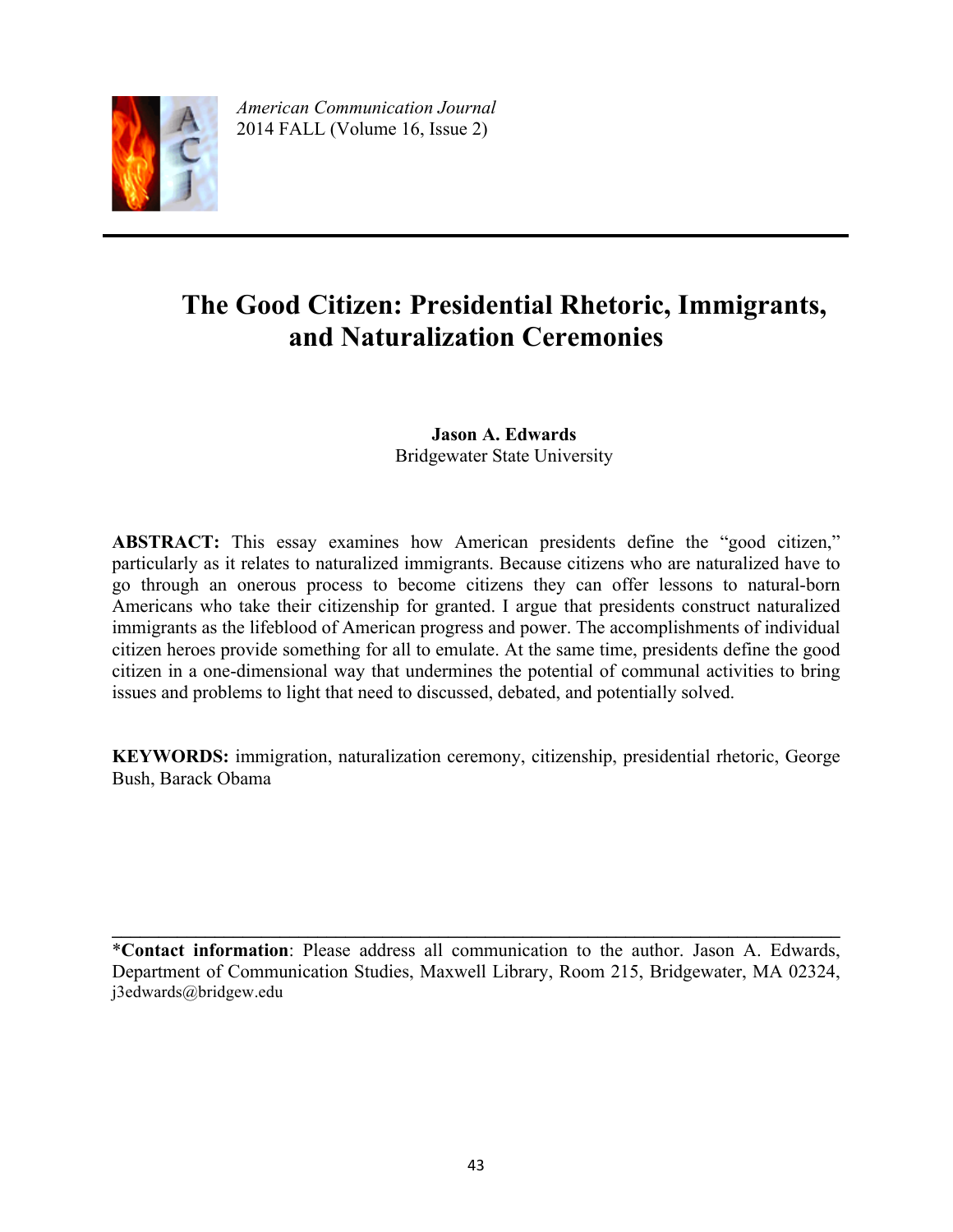It seems that there is a constant assembly line of complaints amongst pundits, politicians, and policymakers regarding citizens and their specific practices. In communication studies, the issue of citizenship is a common topic. In a survey of the literature on this subject, Rufo and Atchison (2011) argue there is an apparent dialectic within this literature which defines citizens as being, on the one hand, a lay or ordinary person who is far removed from political debates and inactive within their own community. On the other hand, citizens are also portrayed as being conscious of their need to speak up, be active, and engaged in their community. Those who do are considered to be the epitome of the good citizen.

This dialectic of citizenship is of particular importance to rhetorical scholars because citizenship is, as Troy Murphy (2003) suggested, a rhetorical construct. As he noted, we can understand citizenship through examining what is "expressed and achieves meaning through public discourse, the recurring themes, images, and appeals concerning ideal citizenship constitute an identifiable rhetorical form" (p. 194). A year later, Robert Asen (2004), proposing a discourse theory of citizenship, asked "how do people enact citizenship" (p. 191)? Similarly, Michael Schudson (1998) questioned what is "the character and civic practices of a person who admirably carries out the responsibilities of citizenship" (Schudson, 1998, p. 315)? In other words, all three scholars ask about or propose what are the specific characteristics and practices of a citizen, particularly an "ideal citizen"? What defines, if anything, aspects of this rhetorical dialectic?

For this particular essay, I am interested in how American presidents rhetorically construct the good citizen? If we accept the premise that citizenship is a rhetorical construct then what the president says about specific "character and civic practices," which would include "the recurring themes, images, and appeals concerning ideal citizenship," should be of paramount importance. The president is the only office elected by all of its citizens. Symbolically, the president and his accompanying discourse offer the means to understand what constitutes an ideal American identity and citizenry. At the same time, the presidency is inherently a conservative institution. Presidents are not at the vanguard of social change, but presidential rhetoric can set the stage for examining the boundaries of citizenship (Stuckey, 2004). Thus, it can be concluded that modern presidential rhetoric is a proper venue to examine what constitutes good citizenship.

For my purposes here, I am particularly interested in presidential rhetoric concerning newly minted citizens. This kind of rhetoric would primarily be found at naturalization ceremonies of immigrants. Why naturalization ceremonies? First, presidential discourse at naturalization ceremonies is a relatively untapped resource. In my research I could find no studies that focused solely on this specific genre of discourse. This study offers the first opportunity to explore what presidents have to say in these rhetorical situations. Second, most of the naturalization ceremony addresses have occurred in the post-9/11 era. Examining what Presidents Bush and Obama have to say about citizenship offers insight into the good citizen in the modern era. Finally, naturalization ceremonies appear to be *the* ideal place to discuss what makes a good citizen. After all people who become naturalized citizens have to jump through a number of different hoops to fully participate in American society. They have to apply for citizenship, fill out reams of paperwork, take tests and a loyalty oath, and live through years of bureaucratic red tape to become citizens of the United States. Because these hoops and the length of time to become a citizen can be quite onerous then those who achieve citizenship must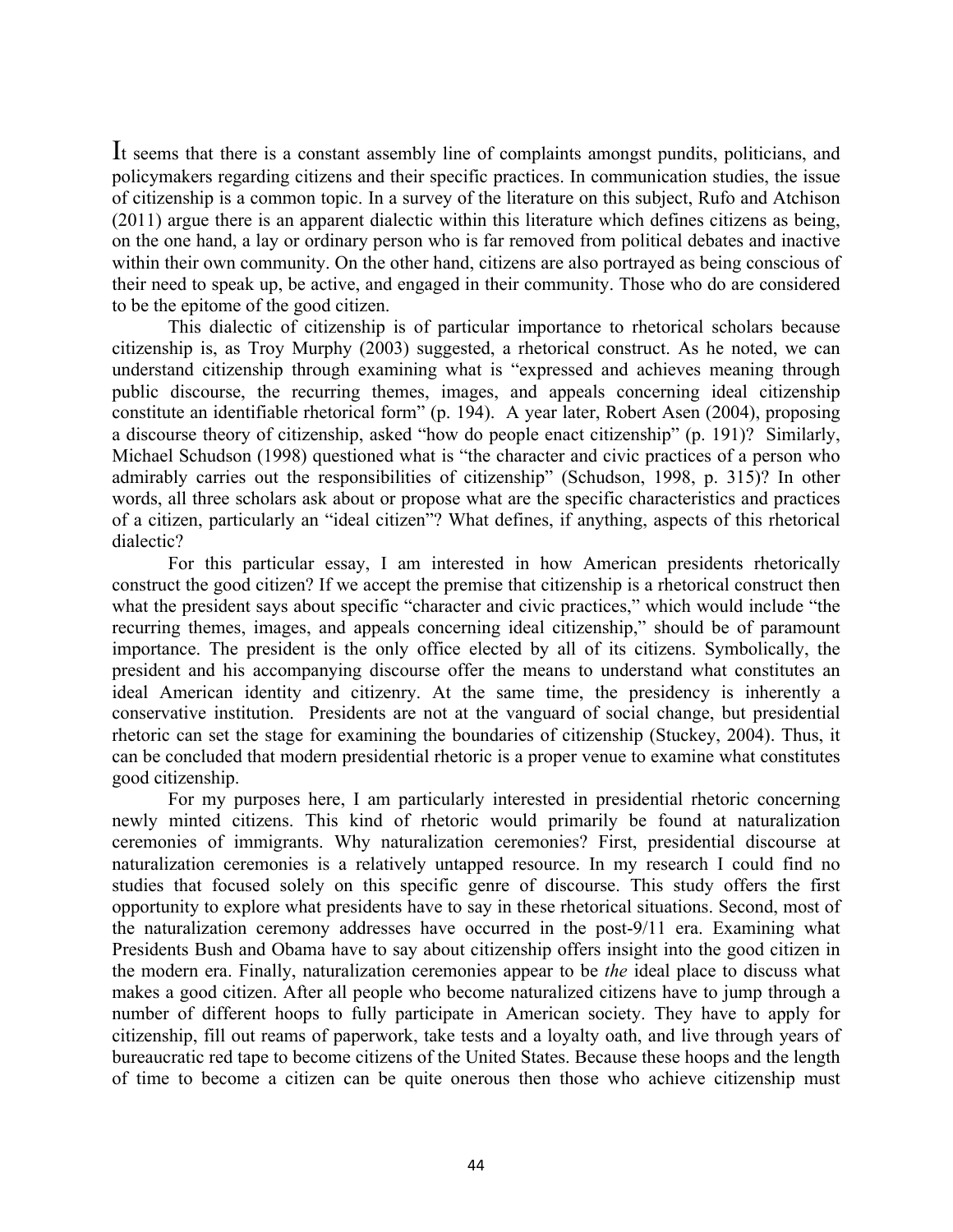demonstrate the ultimate perseverance. That tenacity and determination offers lessons to all natural-born Americans who may take their citizenship for granted.

Ultimately, I argue that presidents hold up naturalized citizens as the epitome of the good citizen. Presidents define immigrants as a source of renewal for American and spotlight specific individuals as romantic heroes for all Americans to learn from. This rhetoric serves as the lifeblood for the continued depth and growth of America's greatness. At the same time, presidents discuss citizenship in a one dimensional way, which circumscribes an expansive definition of citizenship and its accompanying practices. By offering such a narrow definition of citizenship presidents may undermine their ability to rhetorically maneuver on key political issues.

#### **Presidential Rhetoric and Ideal Citizenship**

Speaking at naturalization ceremonies is not a common place for presidents. In conducting this research I found only three presidents—Ford, Bush, and Obama—who addressed these ceremonies. Despite this small sample of speeches, these three presidents do offer important insights into what constitutes the good citizen. Generally, American presidents at these ceremonies assert immigration and immigrants are not to be feared but celebrated for their overcoming obstacles and accomplishments. For example, President Ford (1976a) warned that "too many Americans take our national treasures for granted. These treasures are not great cities and material achievements, but the freedom and the dignity which American philosophy accords to every American citizen . . . you can teach us many things. You can explain the real meaning of America to those who only see bad in our nation and only good in nation with other systems" (para. 7-8). Twenty five years later, President Bush (2001) noted, "Immigration is not a problem to be solved. It is a sign of a confident and successful nation . . . new arrivals should be greeted not with suspicion and resentment but with openness and courtesy" (para. 10). Five years later, Bush (2006a) noted in another address "newcomers have a special way of appreciating the opportunities of America and when they seize those opportunities, our whole nation benefits" (para. 5).

For Presidents Ford and Bush immigrants need not be feared, but greeted with "openness and courtesy" because the very act of their immigration and eventual naturalization was about breathing and living the "American philosophy." Because naturalized immigrants go through a lengthy application process, a waiting period, take a citizenship exam, and a whole host of other obstacles they understand the "real meaning of America" and the "treasures" of being a citizen. Naturalized citizens appreciate the "freedom and dignity" much more than native born citizens. By implication, natural-born citizens can and should take lessons from naturalized immigrants such as not emphasizing the shortcoming and flaws of the United States. Instead, naturalized citizens bring verve and hunger for freedom that ordinary citizens take for granted. As such, ordinary citizens should do much more to live up to the citizenship bar established by their newly naturalized brethren. Thus, immigrating and becoming a naturalized citizen is the ultimate act of citizenship because "these men and women met their responsibilities. They have earned their citizenship" (Obama, 2010, para. 16). Natural-born citizens must do more to live up to the rights and responsibilities of being a citizen. They must do more to "earn" their citizenship.

#### **Naturalized Immigrants as the Lifeblood of America**

For Presidents Ford, Bush, and Obama immigrants do more than just earn their citizenship. They serve as the lifeblood of America. Immigrants who become citizens of the United States is one of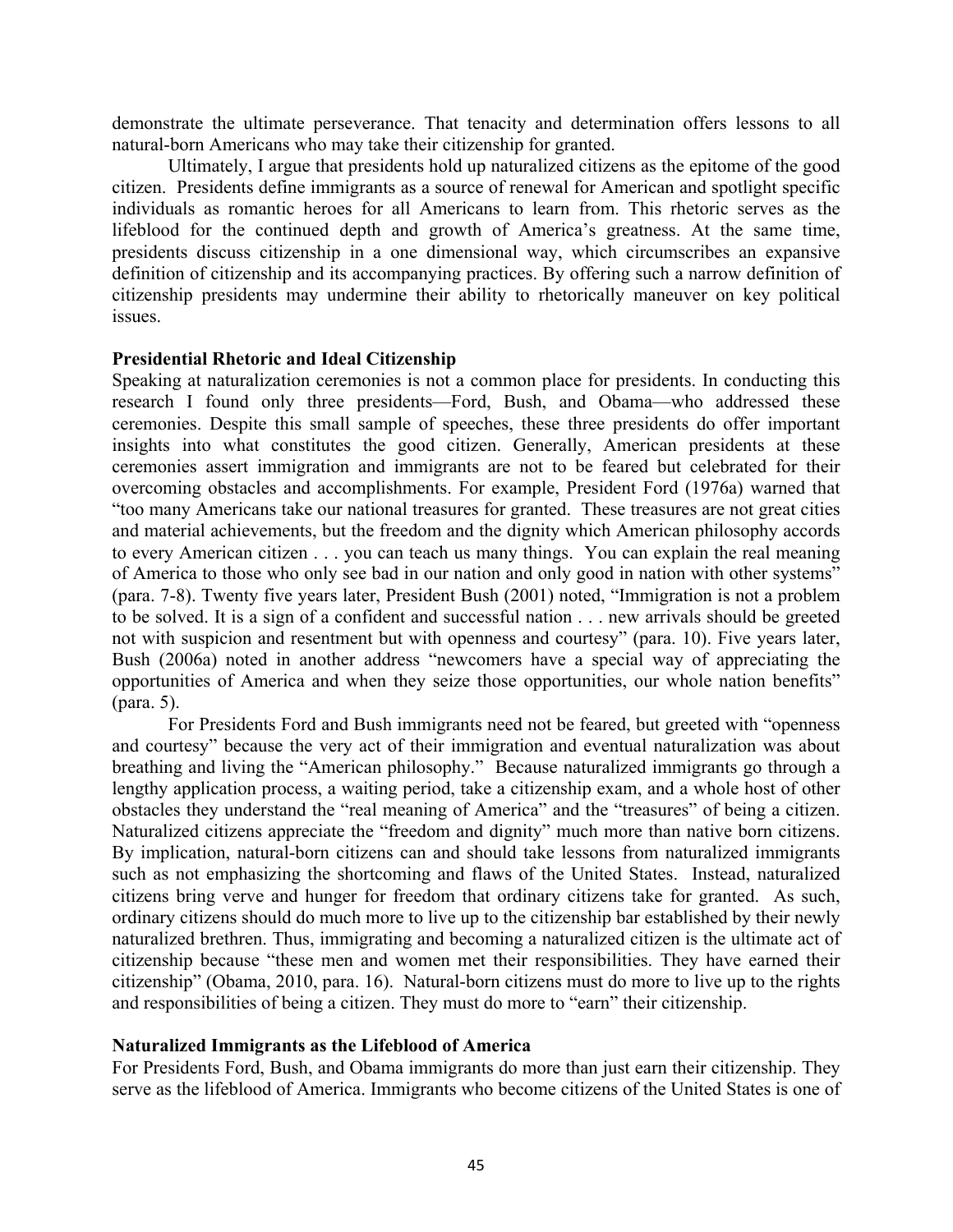the primary, if not the primary reason, America has developed, maintained, and continues to exercise its great power. For these presidents, the U.S. is a nation of immigrants and immigration is its story. For example, at a naturalization ceremony in 2008, President Bush (2008) argued "immigrants have helped transform 13 small colonies into a great and growing nation of more than 300 million people. They've made America a melting pot of cultures from all across the world. They've made diversity one of the great strengths of our democracy" (para. 16). President Obama (2009) recognized that immigrants, "in the commitment you've shown to your adopted nation, you're part of a larger story, America's story" (para. 6). Immigrants have been a fundamental part to every aspect of American history. President Ford (1976b) identified immigrants in "our first century they brought the restless drive for better lives and rugged strength that cleared the wilderness, plowed the prairie, tamed the western plains, pushing into the Pacific and to Alaska" (para. 13). President Obama (2012) understood that:

Immigrants signed their names to our Declaration and helped win our independence. Immigrants helped lay the railroads and build our cities, calloused hand by calloused hand. Immigrants took up arms to preserve our Union, to defeat fascism, and to win a cold war. Immigrants and their descendants helped pioneer new industries and fuel our information age, from Google to the iPhone. So the story of immigrants isn't a story of "them," it's a story of "us." It's who we are. And now all of you get to write the next chapter. (para. 7)

Presidents Ford, Bush, and Obama's lionization of newly minted citizens reinforced a fundamental aspect of American immigration rhetoric. Vanessa Beasley (2006) noted there is a dialectic within American immigration rhetoric where immigrants are cast as "others" who are bringers of bad tidings. At the same time, immigrants are to be applauded for their sacrifice and hard work to make the United States what it is today. Clearly all three presidents extolled the work and sacrifice of immigrants, but it is not just work and sacrifice that make them the ideal citizens. It is the association immigrants have with the progress of American history that make naturalized citizens so important. Every milestone, every great trial, every moment of progress within American history immigrants have played a leading part. For all three presidents immigrants brought ideals that forged an American identity based upon universal values of freedom, liberty, and equality that is the envy of the world and the world attempts to emulate. Immigrants as citizens defended those values in a variety of conflicts. Immigrants have constantly pushed the United States into new boundaries whether that was geographic—the Pacific and Alaska—or industrial—Google and the iPhone. The actions of immigrants as citizens made and continue to make America a "great and growing nation."

The net result is that naturalized citizens are the backbone of America's exceptionalist nature. For presidents, immigrants as citizens provide a lifeblood vital to the growth and maintenance of American power. For example, President Ford (1976a) stated the United States was the "land of miracles" (para. 13). Immigrants help keep a constant flow of miracles because "transfusions of traditions and cultures, as well as of blood, have made America unique among nations and Americans a new kind of people" (Ford, 1976b, para. 14). President Bush (2001) noted, "citizenship is a defining event. In the life of our nation, new citizens bring renewal. By taking an oath, as you have done today, immigrants affirm a belief in the American creed" (para. 15). For Bush (2006a), immigrants "talent, hard work and love of freedom have helped make America the leader of the world" (para. 19). President Obama (2012) conveyed a similar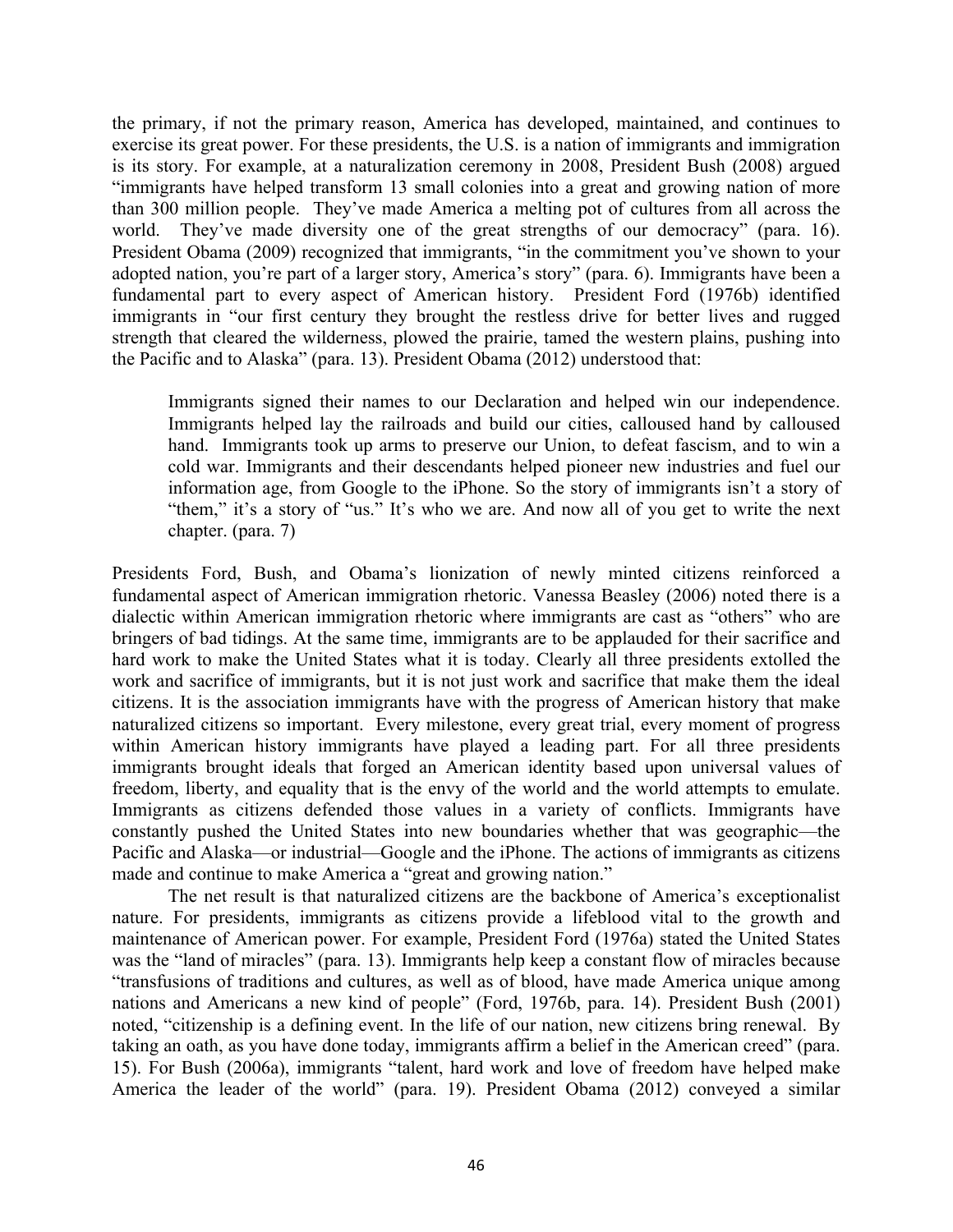sentiment when he asserted, "immigration makes America stronger, immigration makes us more prosperous, and immigration positions America to lead in the  $21<sup>st</sup>$  century" (para. 15). Ultimately, Obama (2013) described immigrants as bringing "new hopes and new dreams, new ideas and new optimism about our future. That will make us stronger. That's how we'll make sure that our best days are ahead of us and not behind us" (para. 19).

The common theme amongst Presidents Ford, Bush, and Obama is this notion of renewal. One of the fundamental tenets of American exceptionalism is the United States, unlike other nations, will never suffer the natural devolution of power that comes with all great nations. In the long arc of history America will continue to progress, prosper, and move forward becoming better tomorrow than it was today (McCrisken, 2003). That notion of constant renewal can be found in America's Constitution where it was written into the Preamble:

We the People of the United States, in order to form a *more perfect union*, establish justice, insure domestic tranquility, provide for the common defense, promote the general welfare, and secure the blessings of liberty to ourselves and to our posterity do ordain and establish this Constitution for the United States of America.

For the sake of American exceptionalism, the key phrase in the Preamble is a "more perfect union." A perfect union is impossible. However, the narrative of the United States is that its citizens are constantly working to better themselves, to progress, and to offer themselves as a beacon for other nations to emulate. To continually form a "more perfect union" there is a need for constant renewal, constant progress to keep America's exceptionalism intact. For Presidents Ford, Bush, and Obama, immigration and immigrants becoming citizens are keys to bringing about constant "transfusion" and renewal. When there is a constant flow of immigrants who want to become American citizens then there is a constant belief in the "American creed," which for citizens is a "community of values . . . that subscribes to those principles which the Declaration of Independence proclaims and the Constitution protects—the political values of selfgovernment, liberty and justice, equal rights, and equal opportunity" (Ford, 1976b, para. 17). Because immigrants take great pains to come to the United States to become citizens they appreciate the American creed more than others. They are more likely to teach it to their children and defend it against foreign and domestic enemies. For presidents, immigrants becoming citizens is what makes America great and creates a constant cycle of regeneration. The act of immigration and becoming citizens is the penultimate act of that greatness for it is a well-spring from where America's exceptionalism flows, continues, strengthens and establishes the grounds for America the ability to lead well into the twenty-first century.

#### **Romantic Heroes Exemplify and Circumscribe Citizenship**

Not only are immigrants as citizens the lifeblood of America, but Presidents Bush and Obama took it one step further by highlighting the individual accomplishments of new citizens. President Reagan began the tradition of highlighting the accomplishments of individual citizens in his State of the Union addresses. Since that time presidents have used that strategy in a number of different rhetorical situations, including naturalization ceremonies. Murphy (2003) argued the strategy of showcasing individual accomplishments romanticizes these people as heroic citizens—citizens who were ordinary persons, but were extraordinary for their humility, selfless actions, and individual effort. These individuals are the ideal that all Americans should strive to be. For example, at a 2006 naturalization ceremony, President Bush (2006a) singled out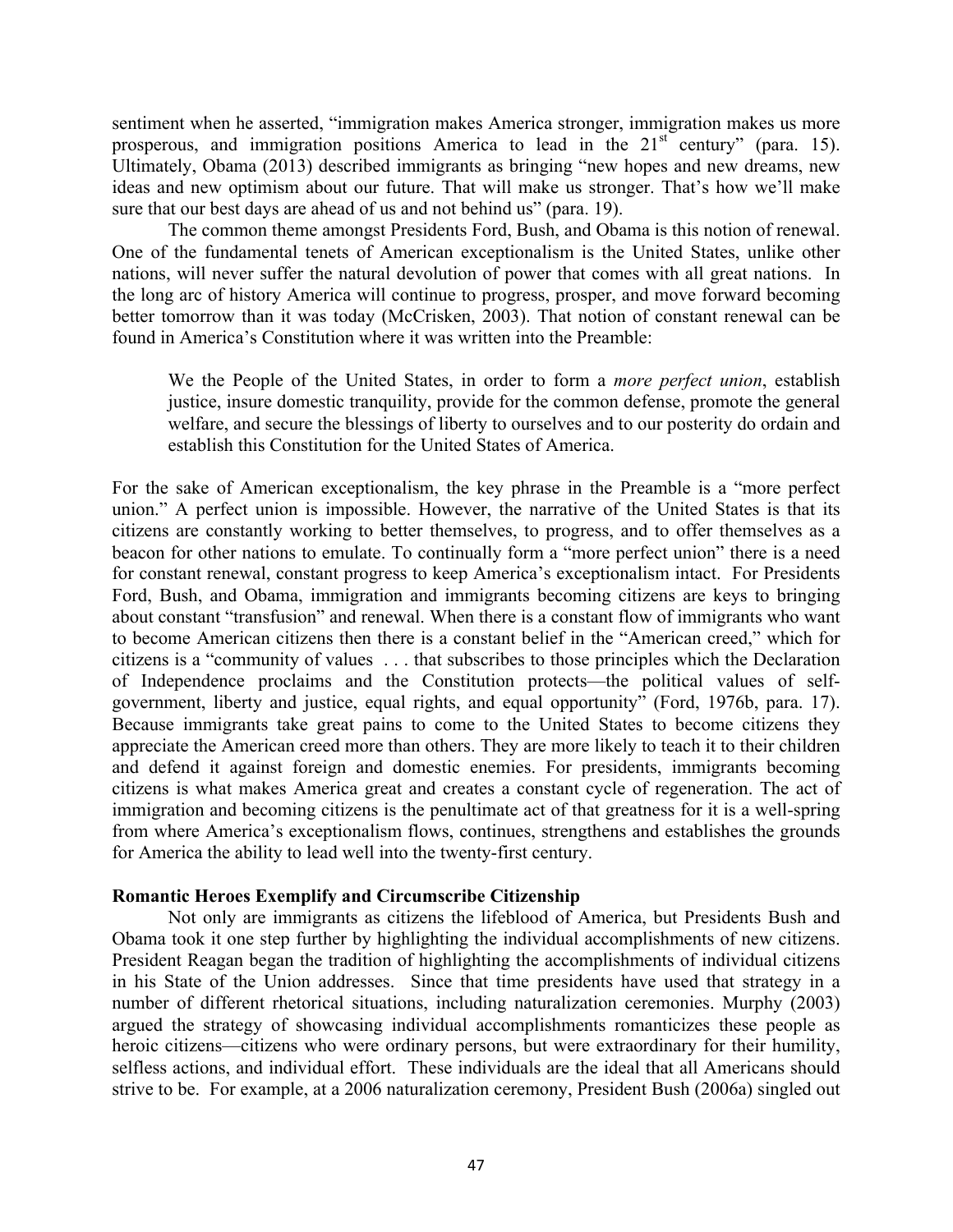Bolivian born immigrant Veronica Pacheco for praise. Bush asserted Veronica came to the U.S. fifteen years prior, "found a job at a catering company in Virginia. Every Friday and Saturday, she spent English at the local community college. Over the years, she saved enough money to buy her own townhouse. Here's what Veronica says about America: 'This is a country of opportunity. If you want to be successful, you can do it. You have your dreams come true here"" (para. 10). In another naturalization address, Bush (2008) honored "Mya Soe from Burma" (para. 18). According to Bush, "Mya faced discrimination and oppression at the hands of Burma's military junta. When he tried to teach local villagers . . . how to read and write the Shan language, the regime interrogated him and harassed him. In 2000, he left a life of fear for a life of freedom" (para. 18). These naturalized immigrants offer lessons for Americans who take their "freedom" for granted. The implied message to natural-born citizens is if these people can struggle and overcome economic hardship, discrimination, and harassment from a "military junta" then there should be no complaining from natural-born Americans who have to overcome non-life threatening problems. The "true" citizens of the United States are people who roll-up their sleeves, work hard, overcome obstacles and never stop striving for the American dream as Veronica and Mya have. In essence, President Bush reinforced the myth of rugged individualism that is embedded with immigrant narratives of overcoming great obstacles to make a better life for themselves in the United States (e.g. Theodore Roosevelt's celebration of the pioneer immigrant in *Winning the West,* see Dorsey and Harlow, 2003).

At the same time, Bush's showcasing these romanticized heroes undermined a more expansive definition of what might constitute citizenship. In his discourse, Bush ignored circumstances that might prevent other immigrants and citizens from getting involved in American life. He did not give any consideration to economic, social, and/or political factors that many Americans may have. According to Bush's implied logic, all Americans have to do, natural-born or naturalized, is get out of bed in the morning, roll-up their sleeves, and get to work like Veronica Pacheco and Mya Soe. Bush rooted citizenship in the agency of individual actions rather than communal ones. It is the acts of these romantic heroes that keep America great, not the collective acts of citizenship (e.g. protests) that Americans engage in on a daily basis.

Even President Obama, who has stated Americans need to have a greater emphasis on community and becoming "my brother's keeper," reinforced these individual romantic heroes as being the personification of American citizenship. But Obama took this heroic immigrant citizen narrative further by only celebrating the accomplishments of military service members. At the four naturalization ceremonies Obama spoke at he only addressed a crowed where immigrant service members were going to become citizens. Obama singled out 16 different individuals, 15 service members and one ordinary citizen. For Obama, these naturalized citizen soldiers were the embodiment of the American spirit and what Americans should emulate. For example, Obama (2009) recited the story of Navy service member Jeanne Ebongue Tapo who represented the kind of character Americans should strive for. According to the president, Tapo "grew up in Gabon, Africa, the daughter of a single mother raising five children by herself. And Jeanne immigrated to the United States to provide for her family and to pursue her dream of becoming a dentist. And that's why she joined the Navy. And she hoped she'd have the opportunity to work and see the world and also earn her education" (para. 15). In another address, Obama (2012) saluted Oluwatosin Akinduro from Nigeria who left "with the dream that we have all have destiny in life and we are all born with the resources to make a difference" (para.11). Obama (2013) praised Pertula George-Redd who "arrived from St. Lucia at the age of 23, leaving behind her parents and seven siblings" (para. 10). Ms. George-Redd studied international development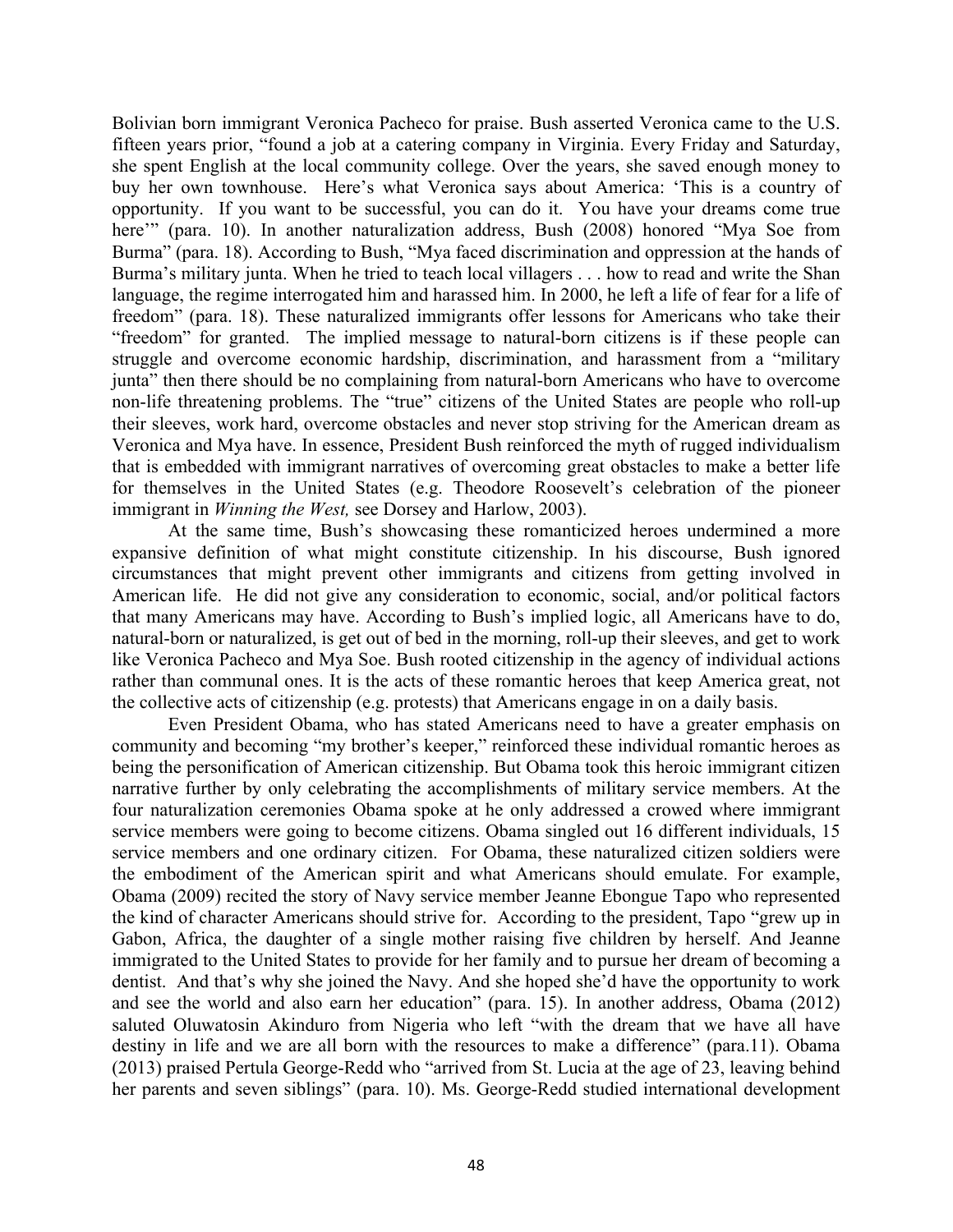and stayed "for over a decade now, to work at non-profits that teach our kids about sustainable foods and how to live a healthier life by eating well." Obama (2013) concluded "in each of you, we see the true spirit of America" (para. 11). For Obama, these naturalized immigrant soldiers were and are the ultimate citizen hero because they not only overcame many hardships, as other immigrants did, but they placed their lives on the line to serve and protect the United States.

One of the questions that come to mind when looking at Obama's naturalization ceremony discourse is why would a Democratic President Obama, who is supposedly antimilitary, salute more members of the armed forces than Republican President Bush? Politically it made sense because President Obama might have been attempting to neutralize and overcome the conventional wisdom that Democrats are anti-defense; particularly, in the wake of the president's opposition to continuing the Iraq War. By celebrating these immigrant citizen heroes of the armed forces Obama demonstrated he was a new kind of Democrat; a friend to the military. The implied message was Obama would be a president for all, not just traditional Democratic groups.

More importantly, in the context of citizenship, Obama's celebration of these citizen heroes rhetorically narrowed the boundaries of what constitutes ideal citizenship. According to Murphy (2003), enacting citizenship is not just about extolling the virtues of individual heroes. Rather, it involves the ability to gather communally in civic associations to discuss problems, how they might bring these problems to the awareness of others, and offer some solutions. It must also consist of a discussion of what are the barriers within communities that might prevent ordinary, natural-born citizens from participating. Robert Putnam (2000) made a similar argument regarding citizenship by arguing that collective practices of citizenship have been displaced in American life. According to Putnam's research, since the 1980s there has been a severe lack of civic engagement and communal activity within the United States. At one time, according to Putnam, Americans would gather in civic and voluntary organizations where they would not only be there for purposes of socialization, but also to discuss and possibly offering solutions to local, national, and international problems. From the 1980s onward, community involvement continues to diminish, which has created a citizenry that is apathetic, cynical of political figures and politics in general, and disengaged from citizen life.

Since he took office President Obama's discourse suggested he wanted to counteract this position of naked self-interest and apathy by arguing more Americans must become their "brother's keeper" (see Frank, 2011). In other words, Americans needed to work together more to ensure that everyone in the United States had equal opportunities at the American Dream. In the context of citizenship, Obama's rhetoric of "my brother's keeper" emphasized not only individual action and practice, but communal activities as well. It says we all have a stake in each other's lives. We all have a role to play to help one another. We should go beyond the scope of narrow self-interest and think of our local, state, and national communities as well. However, by constructing America's service members as super-citizens who are exemplars because of their individual achievement and heroism, the president weakened his own message of "my brother's keeper" and that ordinary Americans need to be civically engaged. By contrast, one can interpret his rhetoric that Americans do not need to worry about the lives of others. Pursuing naked selfinterest is ok because others will take care of their basic civic duties. In saluting immigrants who become service members, while they may be exemplars for Americans to imitate, Obama rhetorically destabilized the agency of citizens to act in a communal way. Instead, Americans can sit at home, watch movies and play video games, be apathetic, and do not get involved. They can continue, as Putnam (2000) would put it, to "bowl alone." In essence, President Obama, like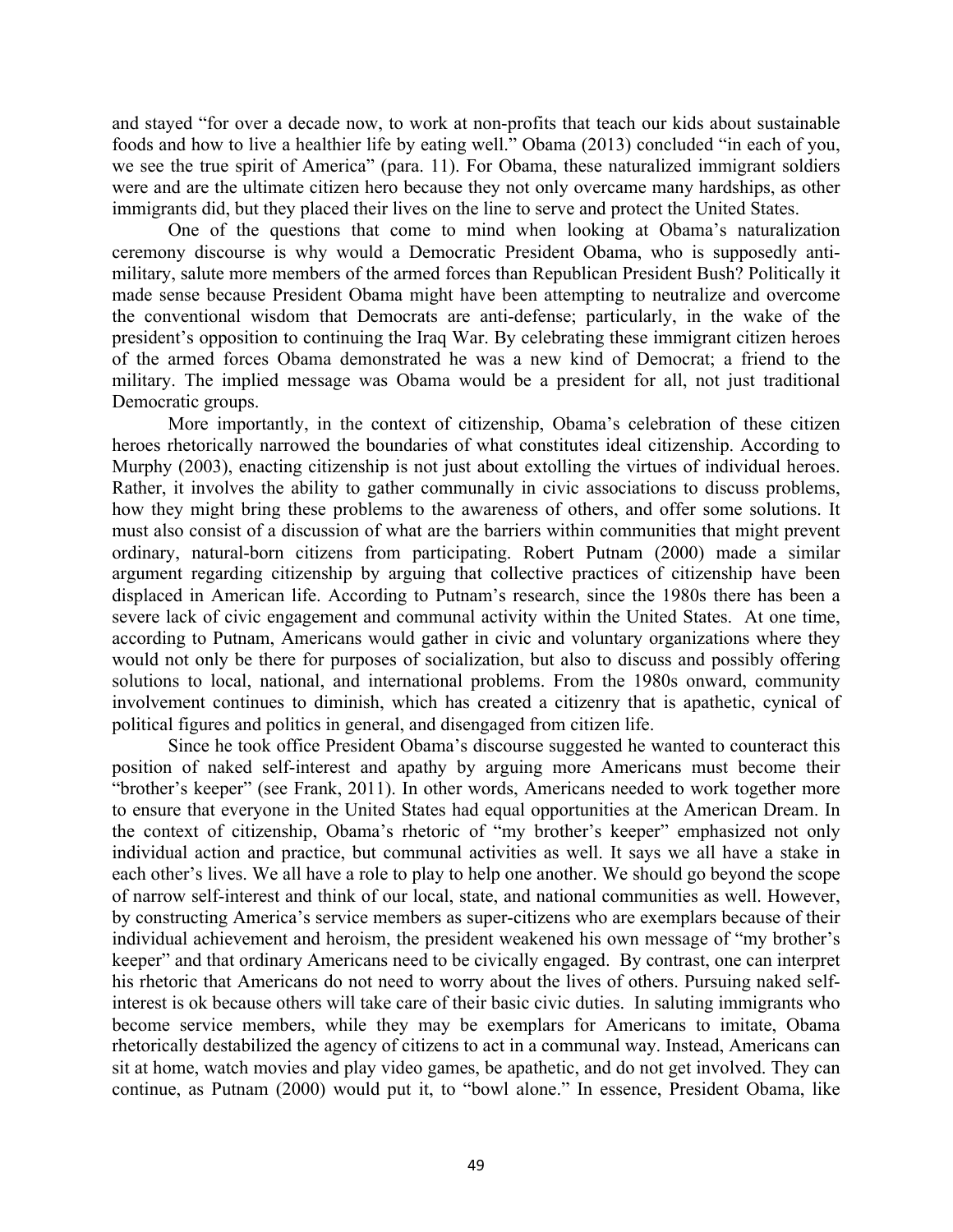President Bush, constructed the "good citizen" in a one dimensional way. The *truly* good citizen is measured by individual practices and individual activities, not communal ones that might bring to light issues and problems that can be addressed by Americans as a whole.

#### **Conclusion**

In this short essay, I have attempted to define how presidents constitute the good citizen, particularly as it relates to the newly naturalized immigrants. For Presidents Ford, Bush, and Obama, the act of naturalization is the ultimate act of citizenship. Naturalized citizens appreciate the gifts of American society—freedom, equality, possibility of upward mobility no matter your background—more than their natural-born counterparts who take those items for granted. These newcomers offer lessons to "ordinary" Americans regarding what they need to do if they truly want to achieve the American dream, while serving as the lifeblood of American power. However, this focus on the accomplishments of individuals circumscribes the boundaries of citizenship. Only solitary individuals, not the activities of the community, are defined as good citizenship. In doing so, this rhetoric may undercut the larger policy goals of presidents because they cannot leverage the power of the community to obtain passage of important legislation or influence specific policymakers.

Ultimately, the rhetoric of the good citizen does provide the potential for rhetorical groundwork to be done when presidents are advocating on issues regarding citizenship, such as reforming America's immigration system. Yet because the boundaries of what defines the good citizen are narrowed it potentially undermines communal aspects of citizenship from being recognized, heard, and being able to participate in the U.S. political system.

### **References**

Asen, R. (2004). A discourse theory of citizenship. *Quarterly Journal of Speech*, 90, 189-211.

- Beasley, V.B. (2006). Introduction. In V.B. Beasley (Ed.) *Who belongs in America? Presidents, rhetoric, and immigration*. College Station, TX: Texas A&M University Press.
- Bush, G.W. (2001, July 10). Remarks at an immigration and naturalization service ceremony on Ellis Island, New York. In G. Peters & J.T. Woolley (Eds.) *The American presidency project*. Retrieved from http://www.presidency.ucsb.edu/ws/print.php?pid=63727.
- Bush, G.W. (2006a, March 27). Remarks at a naturalization ceremony. In G. Peters & J.T. Woolley (Eds.) *The American presidency project*. Retrieved from http://www.presidency.ucsb.edu/ws/print.php?pid=67065.
- Bush, G.W. (2006b, July 24). Remarks at a naturalization ceremony. In G. Peters & J.T. Woolley (Eds.) *The American presidency project*. Retrieved from http://www.presidency.ucsb.edu/ws/print.php?pid=488.
- Bush, G.W. (2008, July 4). Remarks at an Independence Day celebration and naturalization ceremony in Charlottesville, Virginia. In G. Peters & J.T. Woolley (Eds.), *The American presidency project*. Retrieved from http://www.presidency.ucsb.edu/ws/print.php?pid=77636.
- Dorsey, L.G. & Harlow, R.H. (2003). 'We want Americans pure and simple: Theodore Roosevelt and the myth of Americanism. *Rhetoric & Public Affairs*, 6, 55-78.